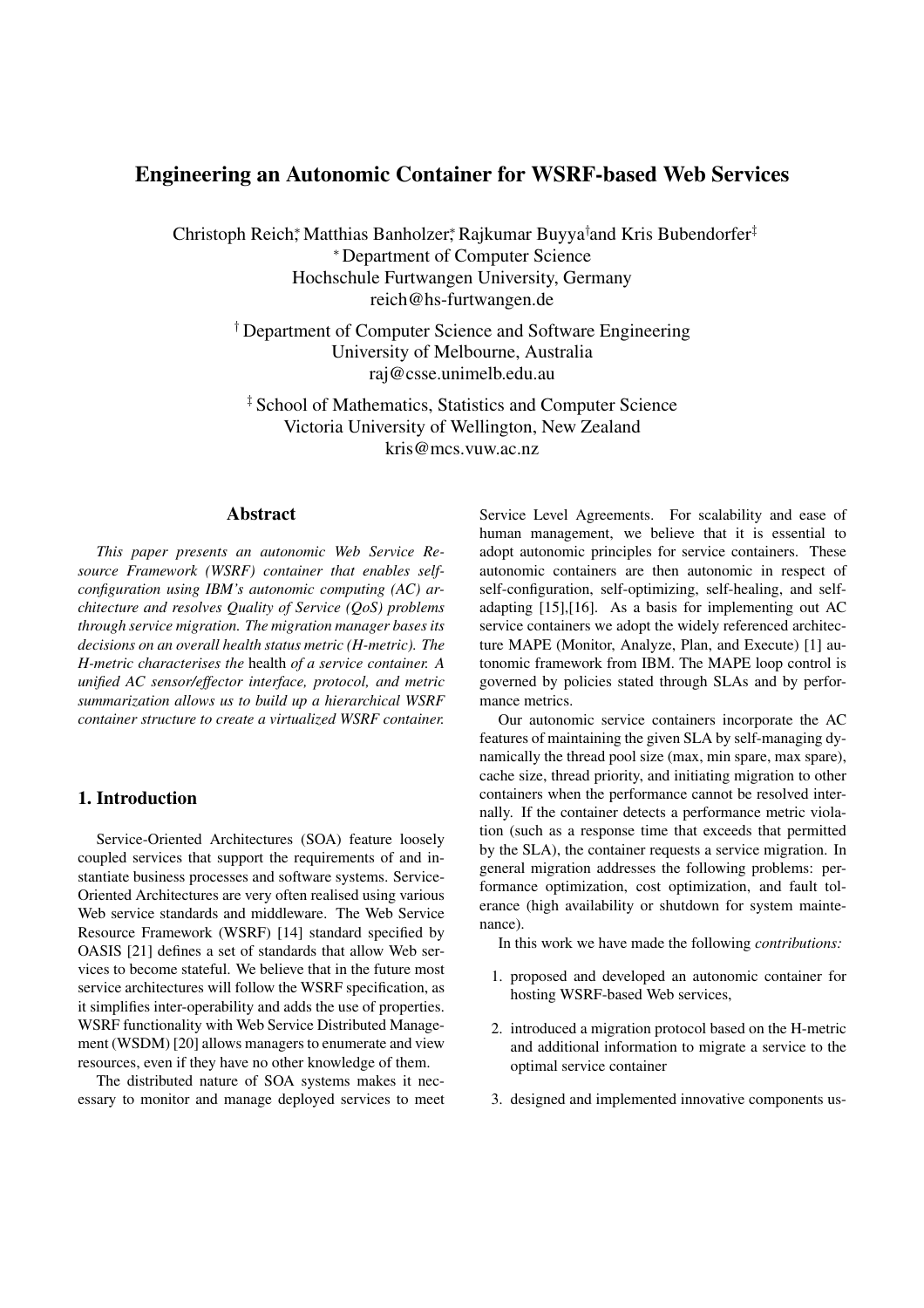ing a JSR-77 [19] compliant (Geronimo/Tomcat) hosting environment and

4. carried out experiments demonstrating value of service migration.

The rest of the paper is organized as follows: section 2 describes related work, section 3 describes the architecture of the autonomic WSRF container, section 4 shows the migration protocol, section 5 presents our results, and finally section 6 concludes the paper.

### **2. Related Work**

There have been a number of projects focusing on autonomic behaviour for managing web services, in particular Ecosystem [12] analyses and reconfigures a service-based system (with MAPE) to satisfy Service Level Agreements with minimal resource consumption. They conclude that migration is a heavy-weight exercise and should be avoided whenever possible and that migrating services to satisfy the minimal resource consumption can lead to unnecessary overhead. Like this approach, the principle is to migrate only when resource bottlenecks occur. The major difference is the amount of information the migration decision is using. The Ecosystem gathers lots of information centrally whereas this approach uses the summarised H-metric, which makes it more scalable. Hao [11] carries out migration of weblets, specialized Web services, that can be migrated, according to the round trip time, message size, data location and load of the weblet containers. This work uses standard stateless Web services or stateful WSRF Web services.

Other projects have attempted to address scalability issues for, such as [8], which partitions resources into individual, cluster and grid resources. Dowlatshahi et. al [7] have developed an architecture that uses a hierarchical tree structure for participating nodes distant from the Internet backbone, and uses a single peer-to-peer structure for service discovery at the root layer of the underlying tree structures. The key characteristics of their architecture are optimal search for both distant and close services, minimal overhead traffic, scalability, robustness, and easier QoS support. Mikic-Rakic et. al. [13] present an applied self-reconfiguration approach to support disconnected operations by allowing the system to monitor and automatically redeploy itself.

Berenbrink et. al [6] introduce a game-theoretic mechanism which they use to find suitable allocations. Each task is associated with a "selfish agent", and requires each agent to select a resource, with the cost of a resource being the number of agents to select it. Agents would then be expected to migrate from overloaded to under loaded resources, until the allocation becomes balanced. This system is unlikely to scale well, as the resource discovery is centralised. The research of Zeid and Gurguis [22] aims at proving that with autonomic Web services, computing systems will be able to manage themselves as well as their relationships with each other. To achieve this objective, the research proposes a system that implements the concept of autonomic Web services but without service migration.

#### **3. Architecture Overview**

This section describes the autonomic WSRF service container and the means by which it can virtualise several containers to one virtual WSRF container (section 3.2).

# **3.1. Autonomic WSRF Service Container**

The WSRF services are deployed in Axis2 [3] running in Tomcat [2] embedded within the Geronimo [4] (see Fig. 1) application server. JSR-77 [19] provided by JMX [18] is used to monitor the WSRF services inside the service container (e.g. request counter, processing time, etc.). Remote access is provided by a special management Web service (see Section 3.2 and 4) or by the RMI remote adapter from JMX, if there are no active firewalls. In general the remote management interaction is done by the management Web service. This management Web service contacts MBeans, JMX's management beans managed by the MBean server, to get/set management information, or to define policies, etc. The MAPE architecture is implemented using GBeans,



**Figure 1. WSRF Service Container Architecture**

the fundamental entity in Geronimo [10]. GBeans automatically generate MBeans, which are used by the management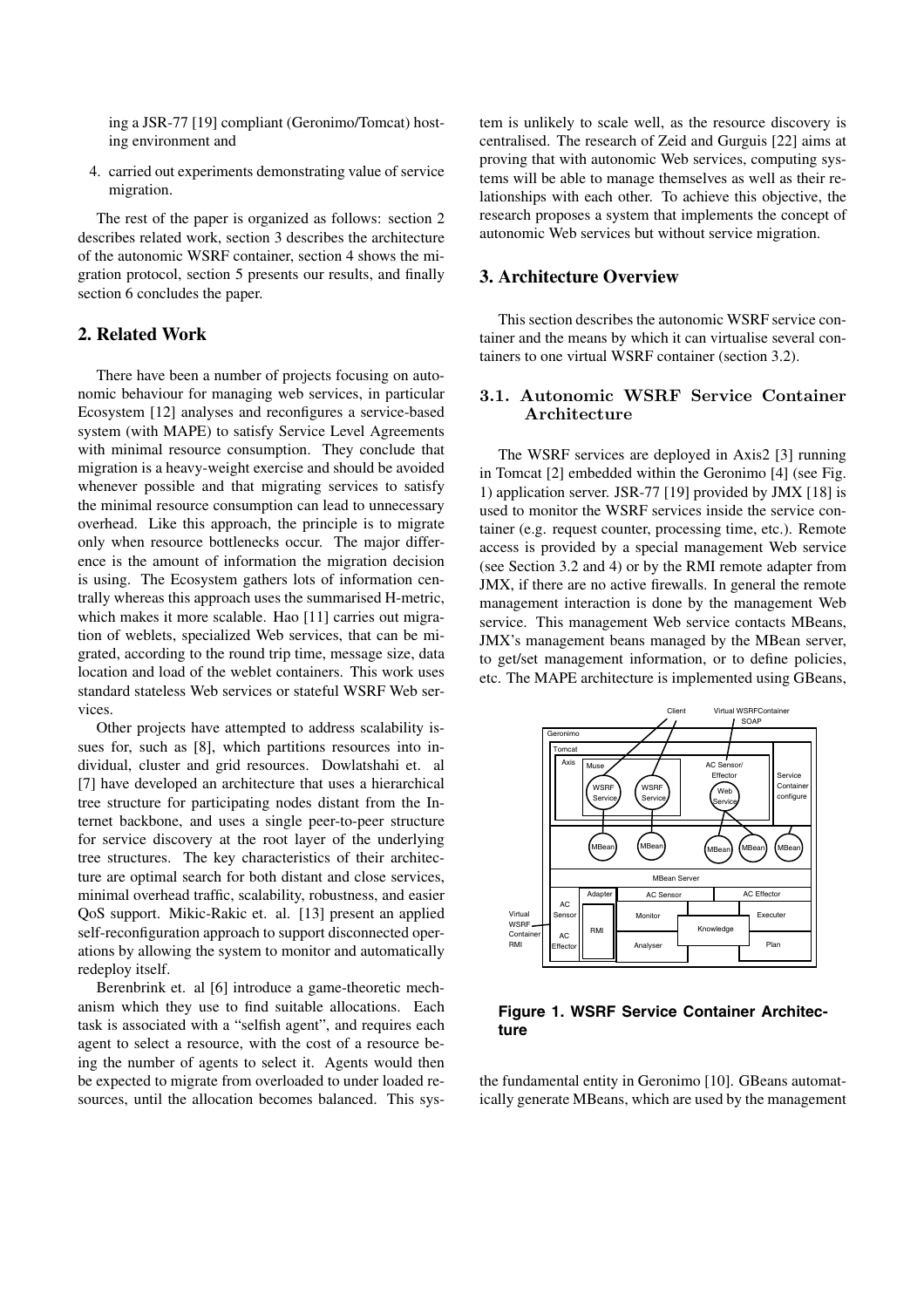Web service. Using GBeans provides access to Geronimo's Inversion-of-Control approach [9], wiring MBean connections at deploy time, having a central repository database, and the ability to develop custom applications running as GBeans inside the container.

### 3.2. Virtual WSRF Service Container Ar $chitecture$

To virtualize several WSRF service containers a container with a dispatcher service is needed. The container that is virtualised is provided by configuration during the deployment process or later by a SOAP message to the management Web service. Fig. 2 shows the virtual WSRF service container architecture with the dispatcher service and the management Web service. The architecture is similar to the WSRF service container (see Section 3.1), except with a dispatcher service and different policies for the migration of WSRF services (see Section 4), and a virtualisation component to summarise the metrics of all containers.



**Figure 2. The Virtual WSRF Container**

The virtualisation shown is a very general approach and can easily be extended to more complex structures as shown in Section 5 Figure 4.

### **4. Migration of WSRF Services**

The approach of this framework is to use service migration to resolve SLA violations. Migration decisions are based on measured performance metrics and the any set policies. A WSRF service is migrated when a SLA violation is detected. The service moved may or may not be the service that experiences the SLA violation. This choice depends on the policies defined for the virtual WSRF service container.

### **4.1. WSRF Service Performance Metrics**

A deployer who wants to deploy a service has to package the service and describe its SLA to the service container. The SLA parameters we have considered so far for such services are: CPU, where the a service has to have a specific MIPS or completion time; memory, where the service needs a certain amount of memory; response time, where a service depends on a certain response time.

In heterogeneous systems it is important that such values are comparable and thus to this end we have developed the H-metric, which is a single comparable measure of a container's health. For "CPU", "Memory", and "Response Time" special measurement instrumentation has been developed, to get the minimum metric parameters. The maximum metric parameters are determined dynamically from the other machines in the container network.

# **4.2. WSRF Container**

The health metric plays an important role during two distinct phases in the life-cycle of a WSRF container. Firstly during service deployment when services are assigned to containers and secondly during maintenance when violations are detected and services are migrated to other containers to preserve QoS. A H-metric is a simple approximation indicating the overall *health* status of the WSRF container, and is weighted to highlight the resource responsible for the SLA violation. Essentially, each monitored resource is normalised, then all of the resources are summed and renormalised. This allows the state of the responding machine to be summarised in a single comparable number, but permits the resource of interest to carry more weight when selecting a destination for migration. The H-metric is specific to each help request. Two simultaneous requests with different violating resources, will ideally result in two different H-metrics from the same container. Details on the Hmetric and its computation can be found in Reich et. al [17].

### **4.3. WSRF Service Migration Management**

Initially a WSRF service container tries to manage everything by itself. When the MAPE components detect a resource bottleneck, e.g. running out of heap size, the service container has to decide by using it's policies, which of the services should be moved to somewhere else. Therefore, the WSRF service container asks the migration manager for help, given the following information:

- *•* Endpoint Reference (EPR) of the service which has to be moved
- the container's health status metric (H-metric; see Section 4.2)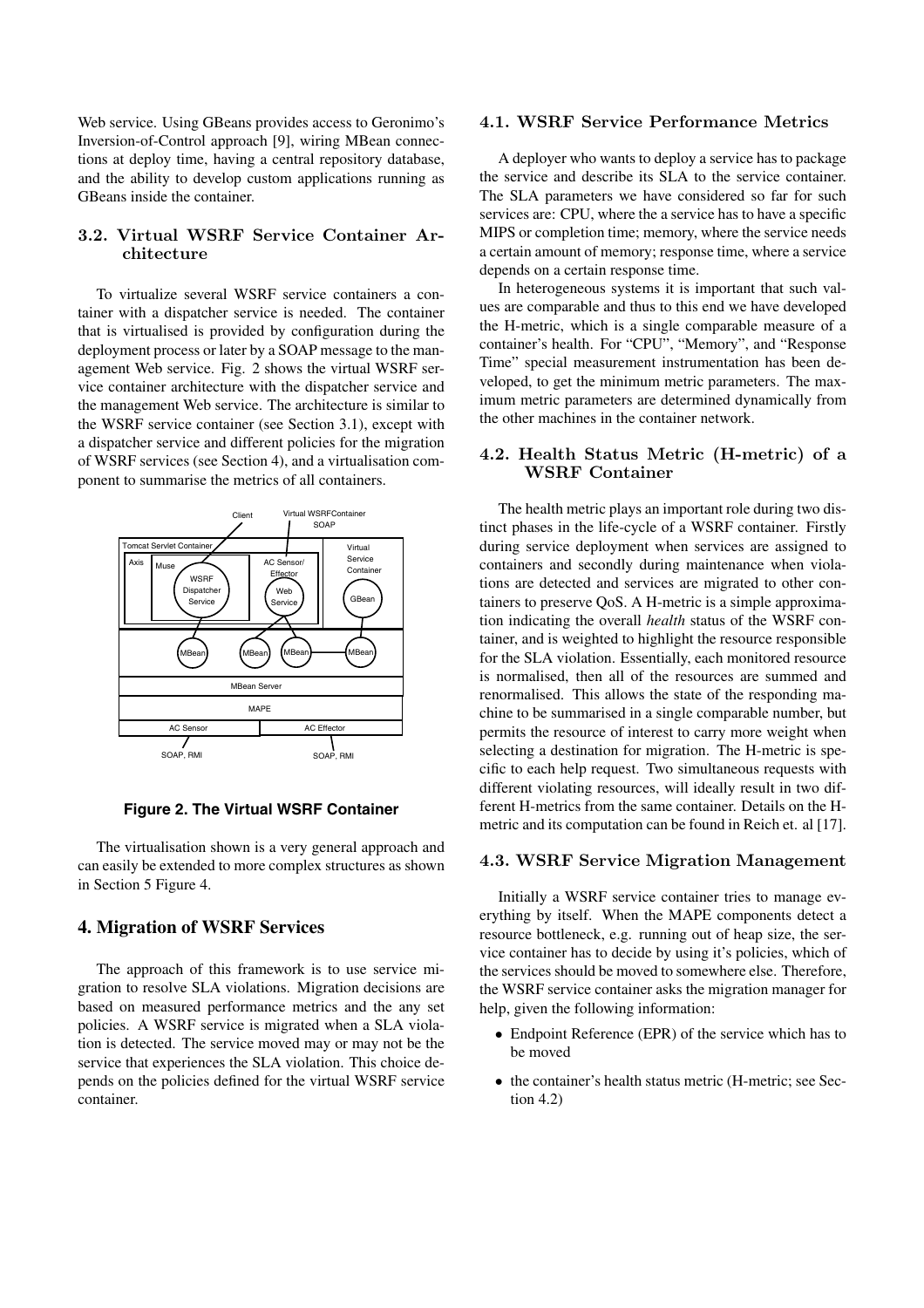• the resource that violated the SLA, e.g. "out of Memory" and its characteristic H-metric function parameters  $(x_{10}, x_{90}, \text{etc.})$  which allow modeling of nonlinear characteristics.

## **4.4. Migration Protocol**



**Figure 3. Migration Sequence Diagram**

Figure 3 is an example of the migration of a service X from container B to A. The migration protocol is defined as follows:

- 1. The service container B signals to the migrating manager that it has run out of memory and that service X is the migration candidate.
- 2. The migrating manager asks all other service containers (A and C) for the H-metric giving them the information that the problem was *out of memory'*.
- 3. Each container calculates the H-metric considering the memory problem and sends back it's values: Container A:  $H = 0.5$  and Container B:  $H = 0.7$ .
- 4. Therefore, container A is chosen for migration and the migration manager informs the dispatch to delete the EPR for service X. Next the service X is moved from container B to A.
- 5. Service X is deployed at container A.
- 6. The Properties of service X are retrieved.
- 7. The Properties to service X at container A are set.
- 8. The EPR for service X at the dispatcher is configured.
- 9. The service X is un-deployed from container B.

### **5. Experimental Evaluation**

We have implemented the autonomic container manager inside Geronimo with GBeans using Java. For implementation of WSRF-based services we used the libraries (musecore, muse-wsrf, muse-util, muse-wsdm, etc.) from Axis2 and Muse. For the migrating manger additional libraries for remote deploying based on Geronimo are used (geronimokernel, geronimo-util, geronimo-deployment, etc.). The status information of the WSRF-based services are retrieved by using the standard set/get-Property method calls, which are defined in the WSDL document of the services. The dispatcher is implemented as a servlet using the Tomcat servlet library.

### **5.1. Experimental Setup**

The machines used for the evaluation have been set up with a Intel Pentium 4 CPU with 2.66G-Hz, 1G-Byte memory. The measured MIPS value for this class of machines was: 276984. We used version 1.1.1 of the J2EE application server Geronimo [4] with Tomcat [2]. To realise the WSRF services we installed Axis2 [3] and used Muse 2.0 [5] to generate the subs, skeletons, and java interfaces.

Figure 4 shows the configuration setup of the machines and measured H-metric values. For the experiments we used 3 different kind of services with the following metric values defined:

- *•* CPU-Service: CPU average load: *pmin* = 0*.*1,  $p_{max} = 3.0$
- *•* Memory-Service: Memory: *pmin* = 10*MByte*,  $p_{max} = 100MByte$ , and
- *•* Counter-Service: Response Time for all services:  $p_{min} = 6ms, p_{max} = 160ms.$
- *•* migrating-Service: Response Time for all services:  $p_{min} = 6ms, p_{max} = 160ms.$
- migrating-Service SLA: The migrating service should be below 140ms average response time.

The parameters for the *Fmetric* functions are chosen for the linear case to have a better understanding of the simulation results. Therefore they are for all metric parameters:  $x_{10} =$  $0.1, h_{10} = 0.1, x_{90} = 0.9, h_{90} = 0.9$ 

### 5.2. Performance Results

Figure 5 shows the CPU average load and Figure 6 the health status metric of all 4 machines.

Figure 7 shows the average response time of the migration candidate service at machine m202 and machine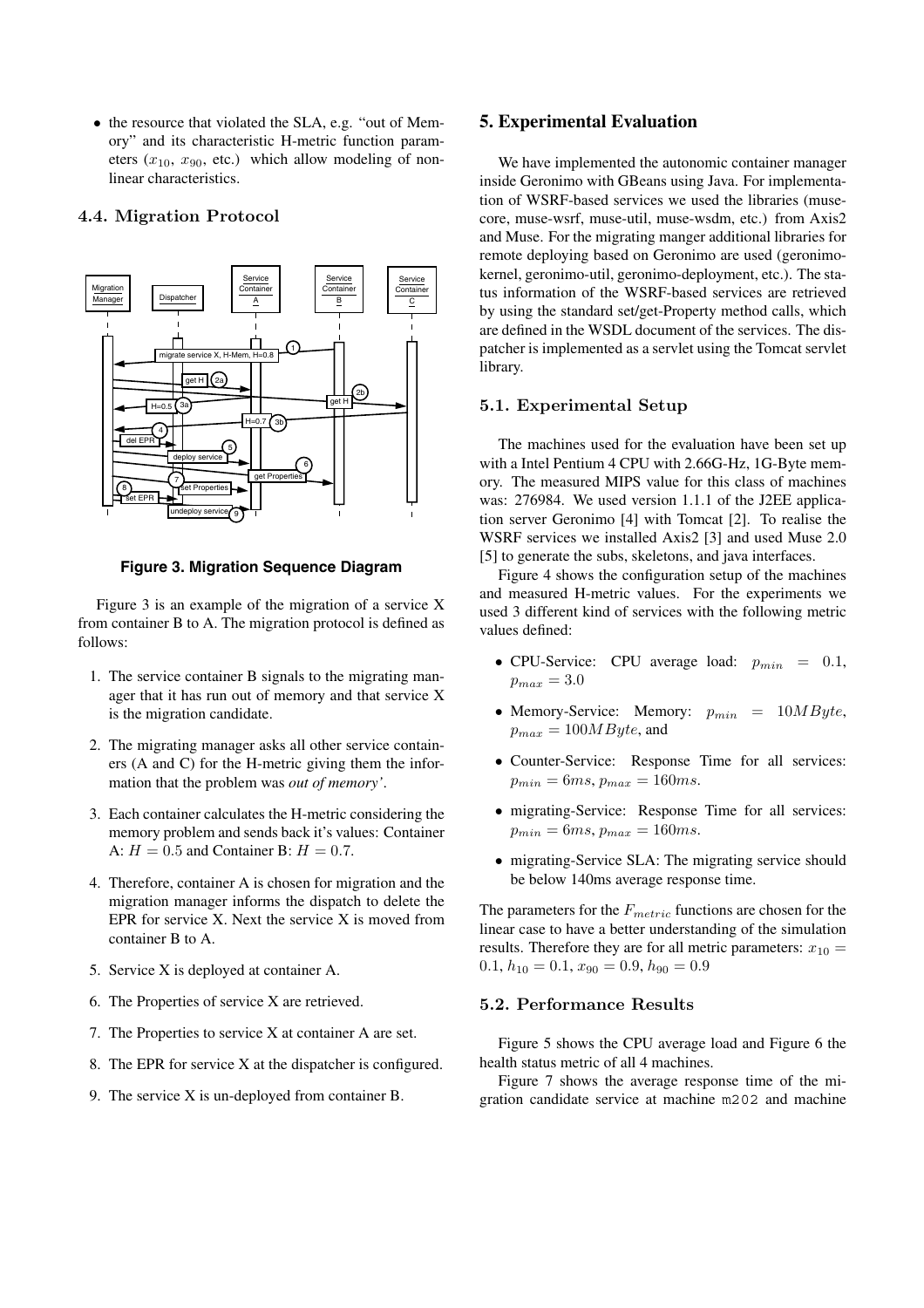

**Figure 4. Cascading Service Container Hierarchically**



**Figure 5. CPU average load metric**



**Figure 6. health status metric**

### **6. Conclusion and Future Work**

m101. It can be seen that after about 5s the average response time is approaching 90% causing a SLA violation. Migration is initiated. As the H-metrics of the machines m201 and m201 are both higher than that of the machine m202, it is not sensible to migrate the service it to one of these machines. Therefore the virtual WSRF container m102 tries to move the service elsewhere and asks the virtual container m001. The result of this migration can be seen in Figure 7 at 20s, when the move of the service is finished.

Runtime reconfiguration of a set of WSRF containers by migrating services is needed to solve resource bottlenecks that a single WSRF container can not by itself resolve. We introduce a single overall health status metric (H-metric) for the service containers, which we show is enough to enable the migration manager to make sensible migration decisions. In the container implementation the AC sensor/effector interfaces are Web services. The unified management interface, and the single health status metric enables the construction of hierarchical virtualised WSRF container structures.

In our future work we plan to extend the framework so